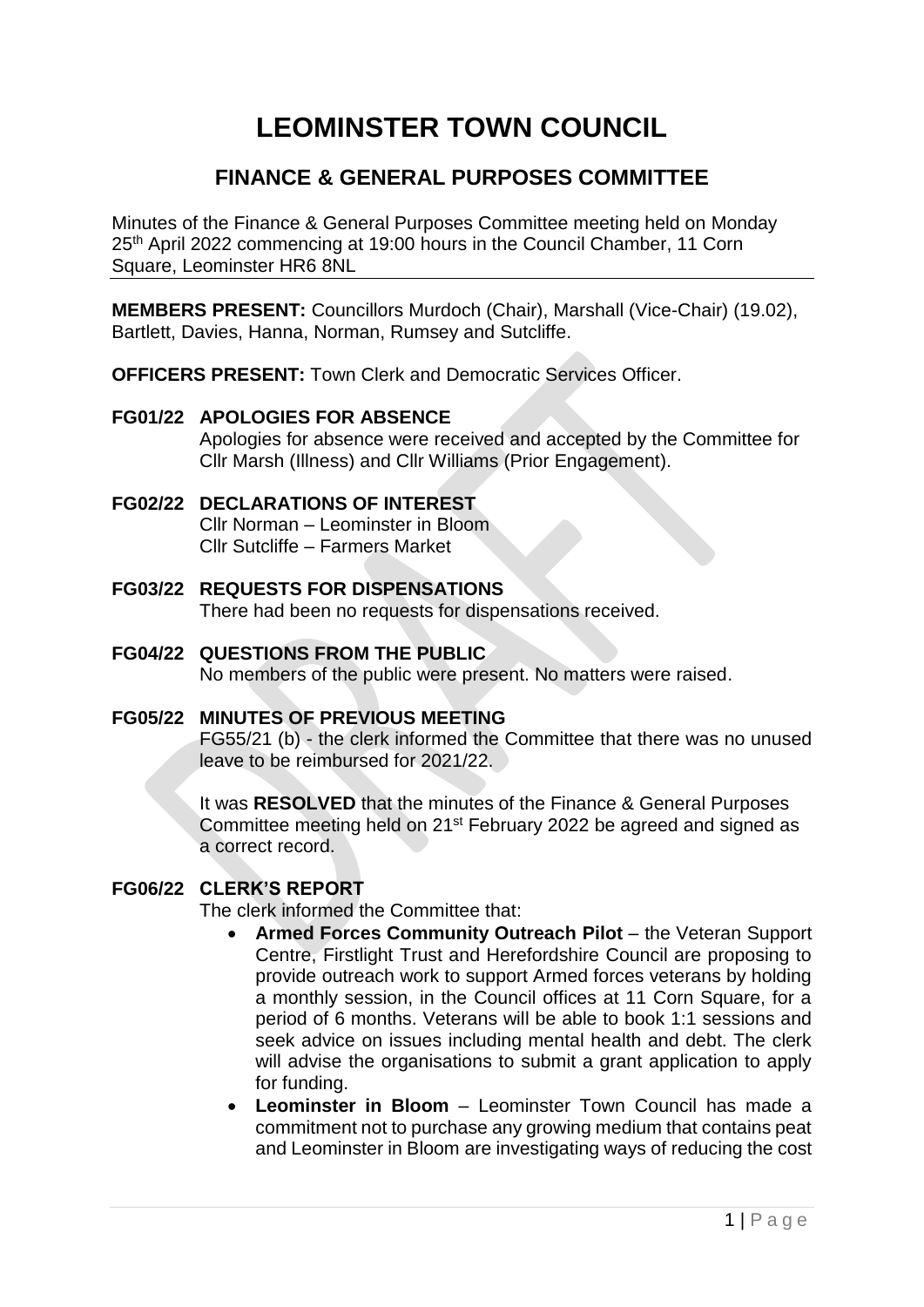#### **MINUTES**

of purchasing a peat free growing medium to use in 2023. The clerk advised that Leominster in Bloom are considering submitting a grant application to cover the additional cost of purchasing a peat free growing medium.

**Insurance Cover** – the clerk has received the renewal quote, in the amount of £5848, for Local Councils insurance which covers the Council's business. A separate quote has been obtained for the Old Priory.

It was noted that the Town Council could consider awarding a grant to an organisation in Leominster for public liability insurance and the cover could then also be extended to other local organisations.

#### **FG07/22 FINANCIAL AND COMMITTEE MATTERS**

#### **(a) Income and Expenditure Report**

 Committee noted that, at the time of the meeting, the accountant had not finalised the report up to the end of March 2022. The report will be presented for consideration at the Annual Town Council meeting on 23rd May 2022.

#### **(b) Accounts Paid and Outstanding Accounts for Payment**

- Following consideration of the accounts paid and outstanding accounts for payment, Committee **RESOLVED** to ratify the payments relating to March and April 2022.
- **(c) Committee Report** Committee considered the Committee Update Report and, following discussion, **RESOLVED:**
	- To note the report;
	- To note that there were two break-ins at the Old Priory over the Easter holiday. The clerk has received a quote to install CCTV at the premises;
	- To note that deckchairs have been purchased through the Welcome Back Fund and they will be donated to the Pavilion, on the Grange, to increase seating capacity;
	- To note that benches for Corn Square and Broad Street have been ordered (funded through the Great Places to Visit Fund);
	- To note the signing of the Lengthsman Drainage Grant application by the Mayor and the clerk;
	- To query whether all applicants for the Lengthsman Drainage Grant received a set percentage of the amount applied for or a fixed sum;
	- To transfer the underspend of £2970 from the 2021/22 youth budget to reserves and to ring-fence the amount for investing in community youth projects in the 2022/23 financial year;
	- To support, in principle, the provision of a recipe booklet to support Foodbank and Foodshare clients. The clerk will obtain a copy of the booklet and circulate to Councillors;
	- To consider providing PDF copies / online recipe sheets from the recipe booklet subject to copyright issues;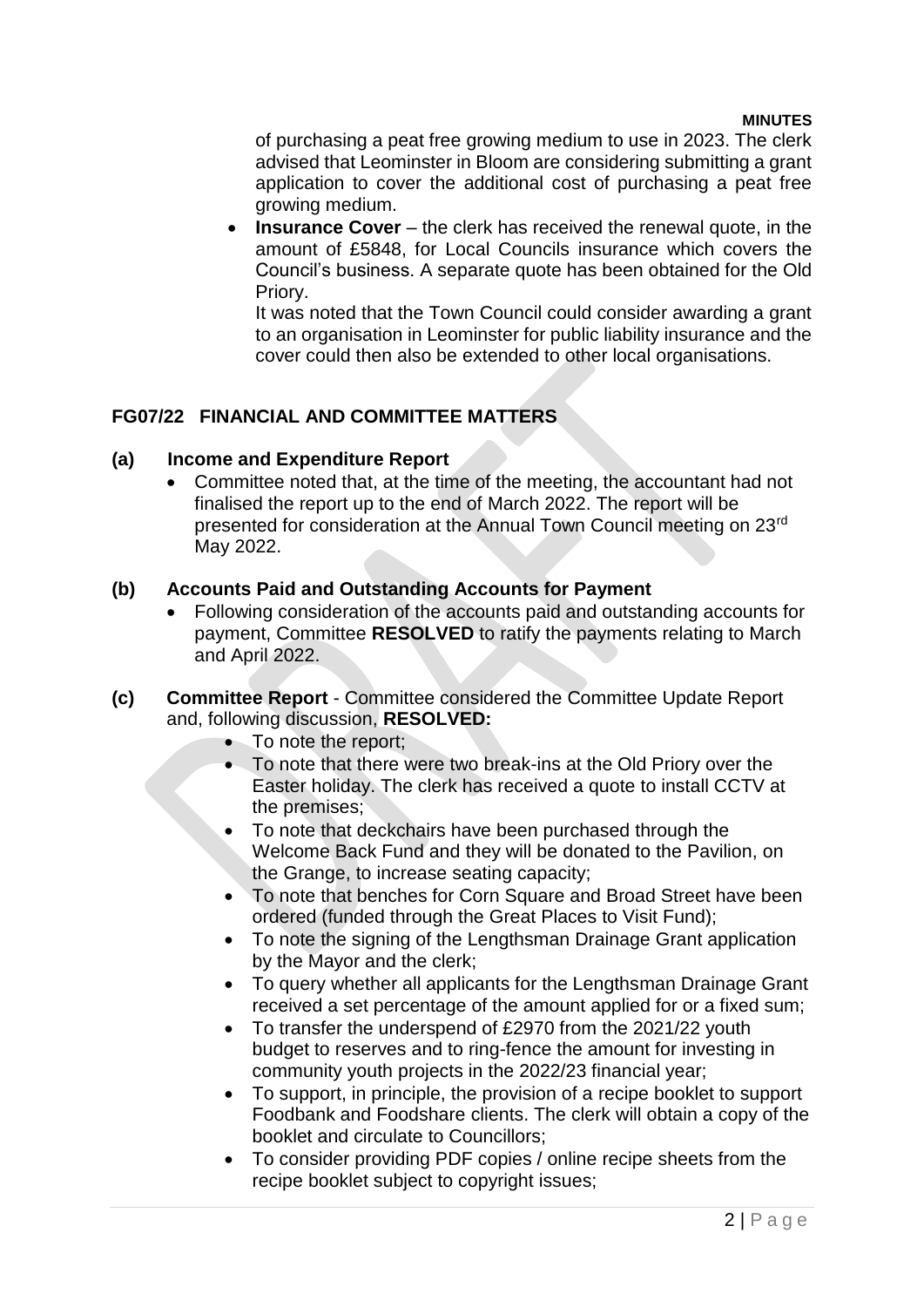- Not to approve a request from the Leominster Primary School PTA to support the provision of a Jubilee coin for pupils. It was noted that the Council has already awarded significant funding to a number of youth projects / activities in the town;
- To delegate the sourcing of a relatively new vehicle, to replace one of the Council's trucks, to the clerk and Environmental Supervisor. An email will be circulated to Councillors to approve the purchase once a suitable vehicle has been found and ratified at the next Full Council meeting.

#### **FG08/22 CONFIDENTIAL ITEMS**

As certain items were expected to include the consideration of exempt information and the Finance & General Purposes Committee **RESOLVED**  that, in accordance with Section 100A(4) of the Local Government Act 1972, the public be excluded during the discussion of the matters referred to in the items listed below, on the grounds that they involve the likely disclosure of exempt information, as defined in the respective paragraph of Part 1 of, Schedule 12A of the Act, and the public interest in maintaining the exemption outweighs the public interest in disclosing the information.

#### **(a) Grant Report**

Following consideration of the grant applications Committee **RESOLVED:**

- To allocate a grant of £2084, from the Youth Grant budget, to Melody Dance Company CIC to run a dance camp for one week during the School summer holidays;
- To allocate a grant of £3500, from the Youth Grant budget, to Kids Kitchen CIC to deliver family cooking sessions at Coningsby Children's Centre and Barons Cross;
- Not to approve a grant request from Age UK to assist in the funding of an office move, office furniture and other equipment, as the request was for funds to support infrastructure rather than the charity's objectives. Committee recommended that Age UK consider reapplying in October for a service related grant.

# **(b) Business Project Officer Report**

Committee noted the report produced by the Business Project Officer. The following additional points were also noted:

- It was suggested that a redacted copy of the report is given to representatives from the HSHAZ;
- The clerk will investigate funding for a Town Centre manager;
- Tote bags are still available through the TIC on production of a receipt to demonstrate that £10 has been spent in a local business;
- A further event is being considered for 2023;
- The Tourism & Media Assistant will produce a monthly bulletin with information for local businesses;
- The Town Council will have regular contact with local businesses when consultation is required.